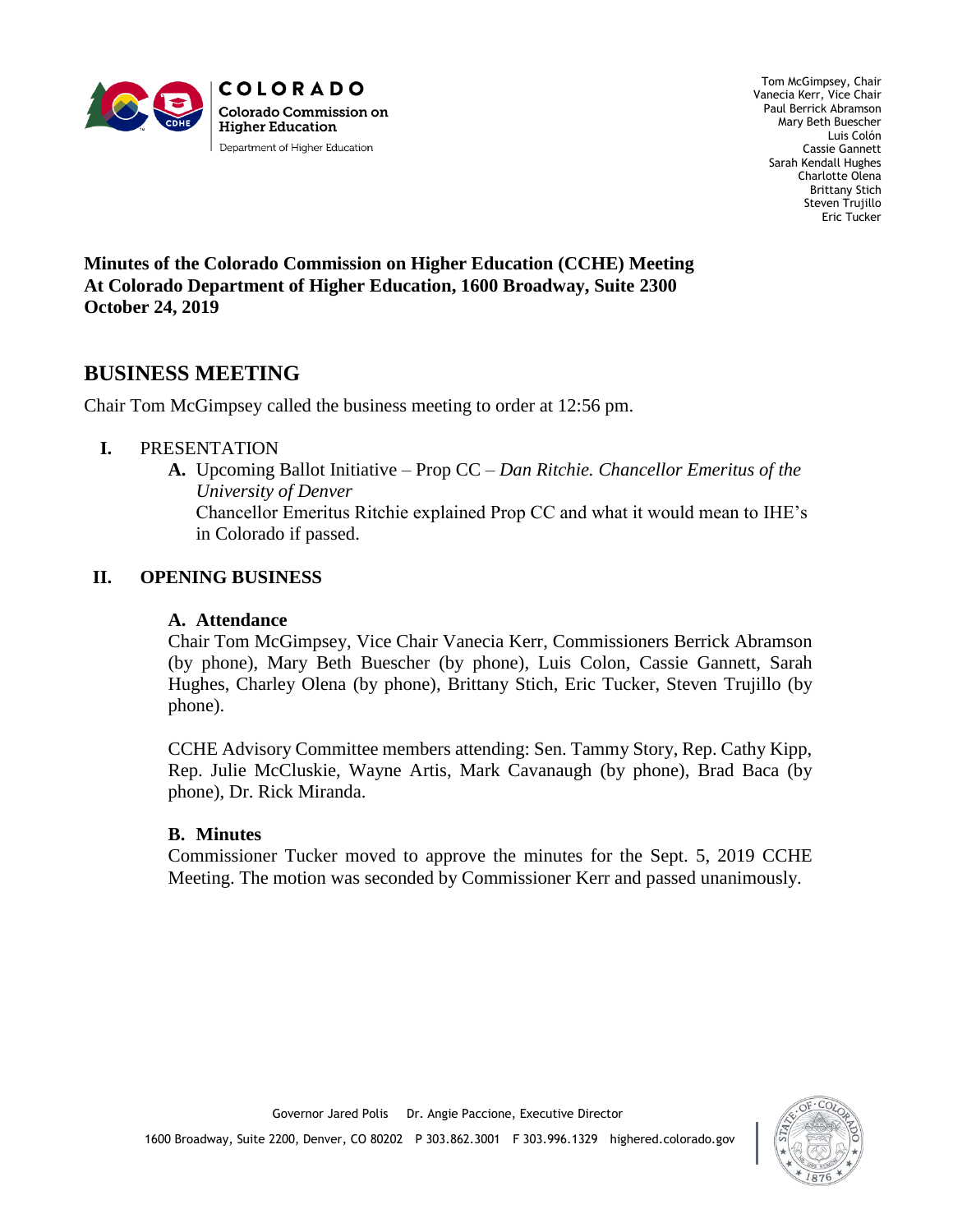### **C. Chair, Vice-Chair, Commissioners and Advisors Reports**

**Chair Report –** Chair McGimpsey is working on a meeting with Colorado Tribes and the Department of Indian Affairs to discuss how we can work together. A draft agreement will be sent to commissioners for their review.

**Vice Chair Report –** Vice Chair Kerr reported on the College Track Breakfast and Fundraiser recently held. There were over 600 people in attendance, which is a 50% increase over last year.

**Fiscal Affairs & Audit Committee** – Chairman Tucker reported that the committee met on October 18. Discussion included the funding allocation formula, including adding concurrent enrollment to the formula. They also talked about capital expenditures.

**Student Success & Academic Affairs Committee** – Chairman Gannett reported that the committee met prior to this meeting. She reported the Free Application Day was a huge success. There is a question regarding whether the increased applications were due to students applying to multiple schools or more students applying overall. They are considering having another Free Application Day in the spring. The committee recognized the savings OER programs provide for students.

#### **Commissioner Reports** –

- **1. Commissioners Stich and Olena** reported on the October 15 visit to Adams State University with Executive Director Paccione and others. They recognized many of the excellent programs at Adams State and said the visit was informative and energizing.
- **2. Commissioner Colon** suggested that everyone read the recent article in the Colorado Independent regarding the income sharing scholarship program at Colorado Mountain College.
- **3. Commissioner Hughes** presented the Prop CC Resolution developed by the commissioners. After some discussion, Commissioner Hughes moved that adoption of the resolution be moved to an Action Item. The motion was seconded by Commissioner Gannett and passed unanimously.

#### **Advisor Reports-**

- **1. Advisor Artis** reported that there will be a Faculty-to-Faculty meeting tomorrow (10/25) at CSU Pueblo.
- **2. Rep. McCluskie** reported that much work is being done by the Early Childhood Commission on the workforce pipeline for early childhood professionals.
- **D. Executive Director Report –** Dr. Paccione reiterated that Free Application Day was hugely successful. The second year of the event resulted in 44,360 applications

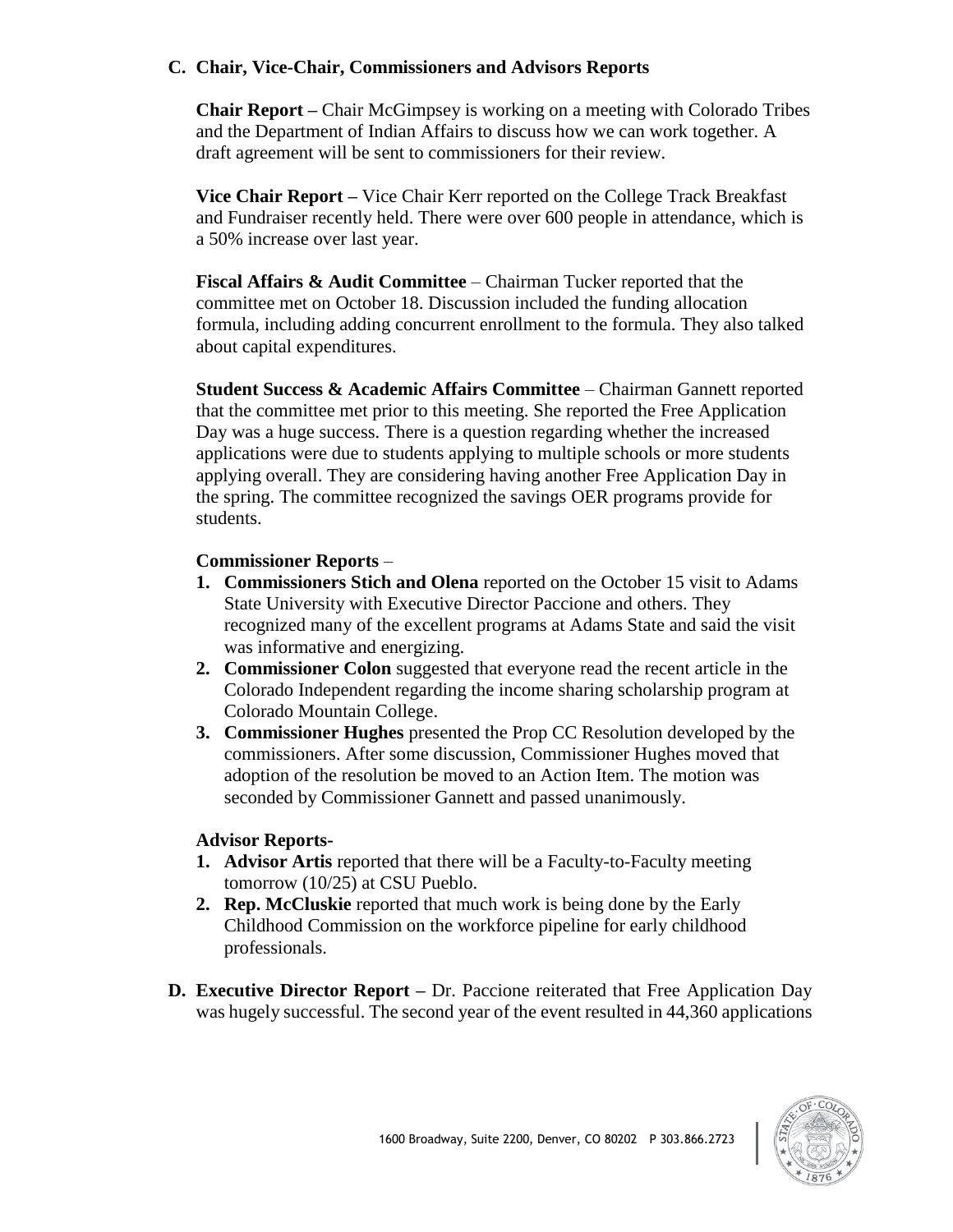compared to just over 23,000 last year. She thanked the department communications team for all their work on the successful program. My Colorado Journey is a new platform with multi-agency support and grant funding from the Schmidt Foundation. She was in Pueblo yesterday with staff visiting CSU-Pueblo and Pueblo Community College, which are participating in the TIE Grant work on equity and inclusion. Dr. Paccione reported that CSU enrollment is first in the state at over 34,000. CSU is opening a new campus in Rocky Ford. Fort Lewis College received a \$2 million consulting grant. Chancellor Horrell is retiring from UCD and Colorado Mesa announced permanent scholarship funds.

**E. Public Comment-** There were no requests for public comment.

# **III. CONSENT ITEMS**

- **A.** Revised Fiscal Year 2020-21 Capital IT Prioritized List *Lauren Gilliland*
- **B.** Recommendation of Approval of Amendment to Colorado Mesa University Two-Year Cash Funded Capital Program List – *Lauren Gilliland*
- **C.** Degree Authorization Act: Recommendation for Authorization of the William Tennent School of Theology as a Religious Training Institution/Seminary – *Heather DeLange* Approval of Program Plans for Fiscal Year 2020-21 Capital Requests – *Lauren Gilliland*

Commissioner Colon moved to approve consent items A through C. The motion was seconded by Commissioner Tucker and passed unanimously.

# **IV. ACTION ITEMS**

**ADDED:** Adoption of Prop CC Resolution **–** Commissioner Sarah Hughes presented the Prop CC Resolution developed by the commissioners. After some discussion, Commissioner Hughes moved that the second "Whereas" clause in the resolution be stricken from the document. Commissioner Colon seconded the motion. The motion passed unanimously. The resolution is attached to these minutes as part of the record.

The motion to adopt the resolution was made by Commissioner Hughes and seconded by Commissioner Colon and passed unanimously.

**A.** Fiscal Year 2020-21 Student Budget Parameters – *Emily Burns and Emma Fedorchuk.* CDHE presented the proposed Student Budget Parameters for the 2020-21 fiscal year. These guidelines are used by financial aid administrators in determining cost of attendance for students at their respective institutions. This Cost of attendance is in turn used to determine the amount of need-based financial aid an eligible student can be awarded.

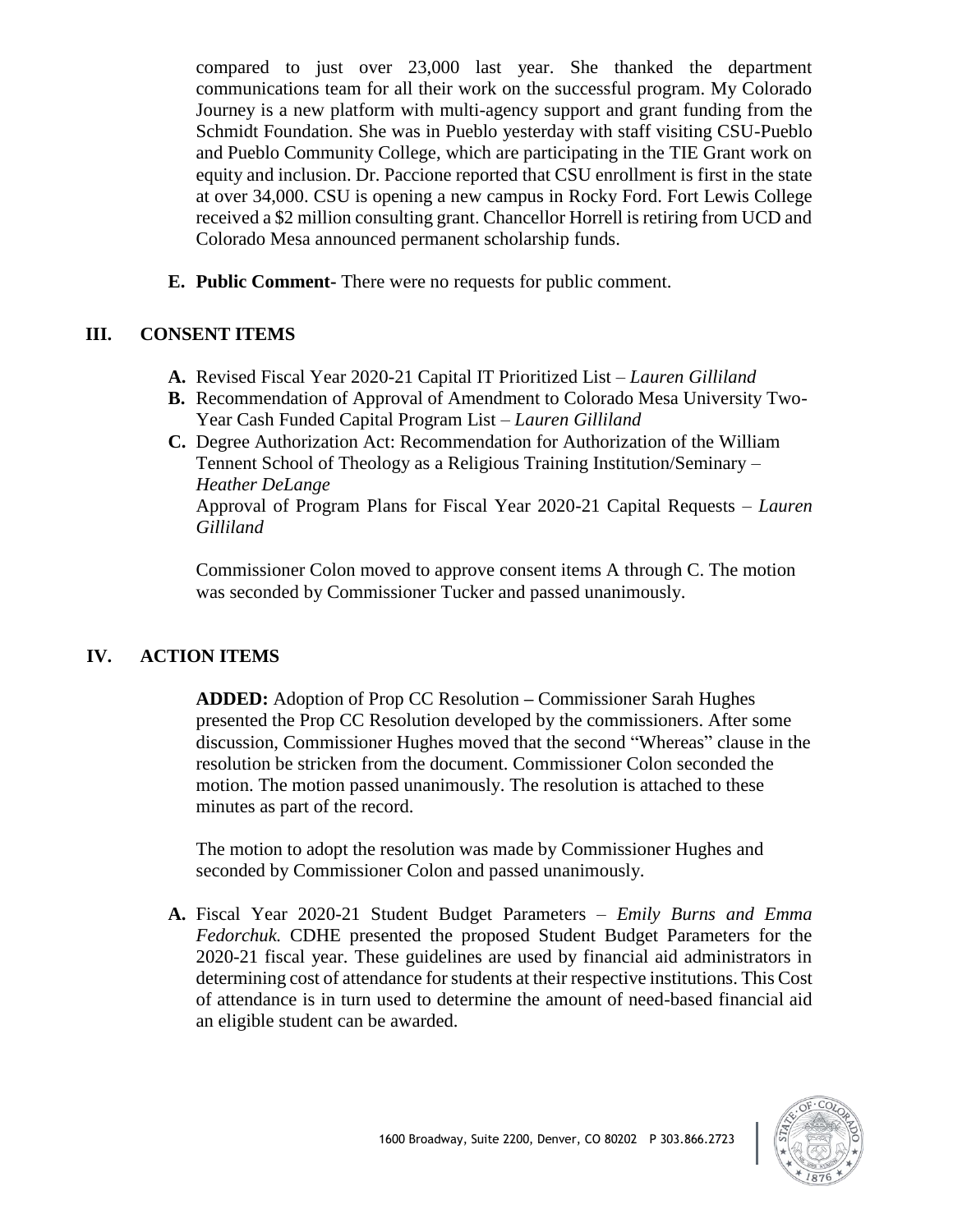Commissioner Tucker moved to approve the item and Commissioner Gannett seconded the motion. The motion passed unanimously.

- **B.** Revision of CCHE Policy I, Part V: Creation of Academic Programs Process for Review and Approval of Select Baccalaureate Degree Programs at Colorado Community College System Institutions and Local District Colleges – *Dr. Chris Rasmussen* This agenda item was removed to allow for further review before consideration by the commission.
- **C.** Funding Allocation Formula Revision and November 1 Budget Request Jason Schrock, Chief Financial Officer; Emily Burns, Senior Finance Analyst; Emma Fedorchuk, Budget and Finance Analyst, CDHE provided an update on the revisions to the funding formula. The presentation was accompanied by the slides presentation entitled, "Funding Allocation Formula Revision and November 1 Budget Request." They explained that the new proposed formula will need to allocate all state funding to higher education. Given that the new proposed formula that has been developed over the course of the summer and fall had been designed to allocate just new state funding, further evaluation of the formula is necessary to allocate increasing portions of base funding. Additional metrics and components will need to be incorporated into the formula to make it viable. Staff discussed the new timeline for formula development. The goal is for the formula to be finalized in the upcoming legislative session.

Staff also explained the new approach the Governor's office has taken regarding the revenue sources available to cover core minimum costs for institutions in the annual budget request. Rather than limiting revenue to state funding and resident tuition increases, the Governor's office is having non-resident graduate tuition, as well as resident and non-resident graduate tuition revenue, be used as revenue sources to cover institutions' cost increases. Staff explained that the revenue assumptions for the budget request may not be feasible for certain institutions given tuition market conditions.

Staff also discussed the "current law formula," otherwise known as the 1319 formula. Because the new proposed formula has not yet been established in statute, the 1319 formula is included in the annual budget request for state funding. FY 2020-21 represents the first year in which the guardrails that prevent large volatility in funding amounts are no longer required in statute, which can result in large swings in state support under the formula. Staff also discussed the changes which have been proposed to the 1319 formula, including the reintroduction of an under-represented minority weighting in both COF and performance, as well as the removal of non-resident completions from the

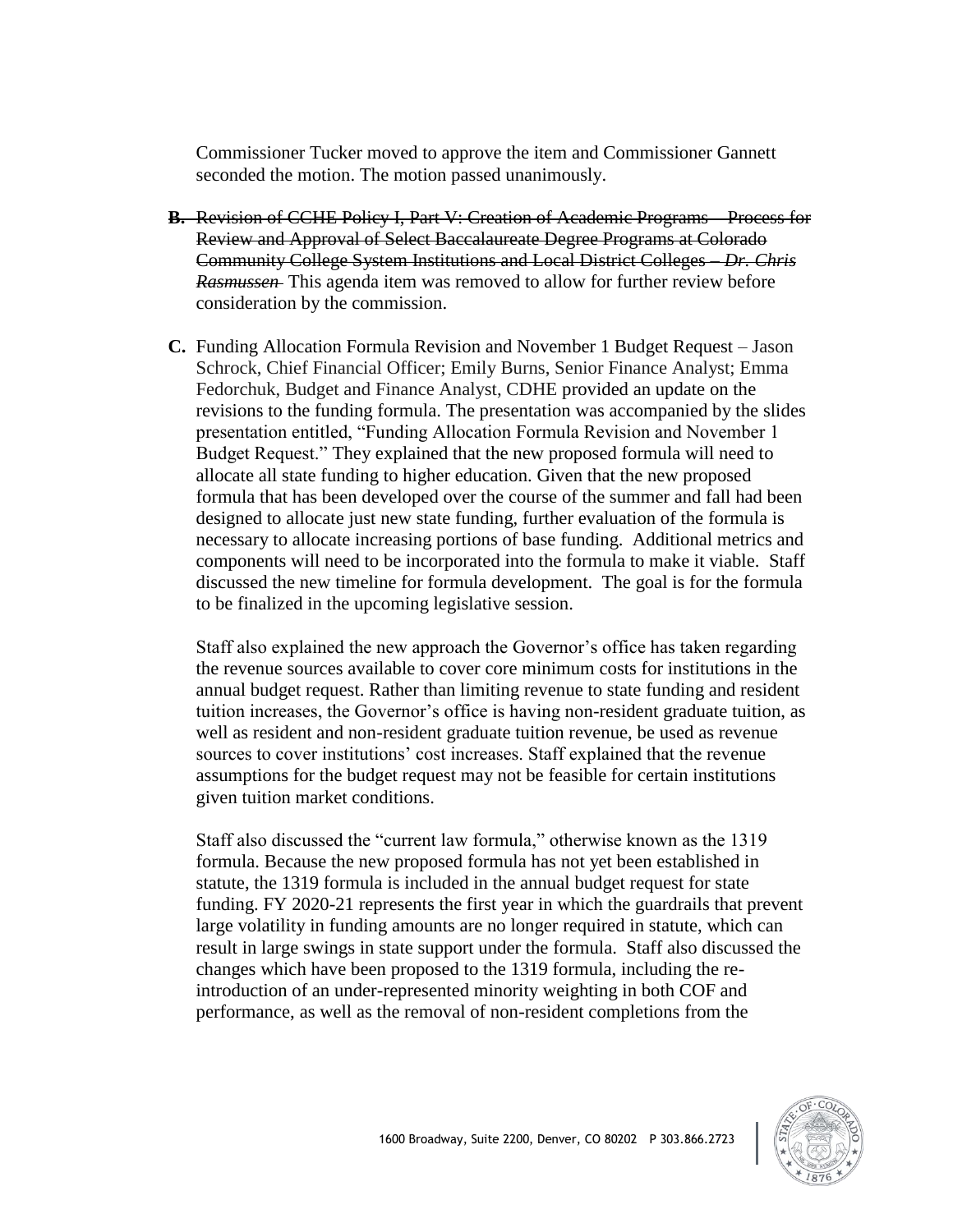performance metrics. Staff also acknowledged how the 1319 formula can reward volume, which disadvantages small institutions.

Staff discussed the most recent iteration of the proposed formula. The formula was designed to be simple, transparent, and clearly aligned with Master Plan goals. Given that base funding, not just new funding, will now need to be allocated through this formula, staff communicated that additional metrics would need to be developed to allow for a greater degree of stability in the formula allocations.

The Commission discussed the path forward for the formula. Various scenarios and concepts were discussed, including a robust discussion of "base funding amounts." The Commission discussed how the Department's current contract with a research and analytics firm can be best utilized to allow better understanding of the concept of base funding. Staff fielded questions from commissioners regarding the relationship between funding amounts allocated through a formula and tuition revenue, as well as broader questions surrounding the purpose and philosophy of the formula. Several commissioners and advisors raised concerns that a high degree of formula volatility could have negative impacts on institutional operations as well as students.

The Commission adopted a resolution on the formula at the end of the discussion. The resolution reads as follows:

Whereas, The Commission is required to provide a funding allocation formula and budget recommendation by November 1, 2019 Whereas, additional time is required by the Commission to finalize such a formula and budget, however, the commission is supportive of principle-based approach consistent with the Master Plan

Now therefore, it is resolved by the Commission that:

- (a) The Commission supports an allocation formula this is consistent with the Master Plan and values completions, equity and graduation rates and improvements in those rates
- (b) That such final formula has predictability and reliability for institutions, families and students and drive affordability

Commissioner Tucker moved that the resolution be adopted. Commissioner Buescher seconded the motion. The Funding Allocation Formula Resolution was adopted by unanimous vote.

**D.** CCHE Policy for Educator Loan Forgiveness Program – Mr. Crispin and Ms. Burns provided a presentation on the new Educator Loan Forgiveness Program, and the working Policy that will guide the program and its materials, such as the Guidelines, Application Packet, FAQs, and other materials. They also provided

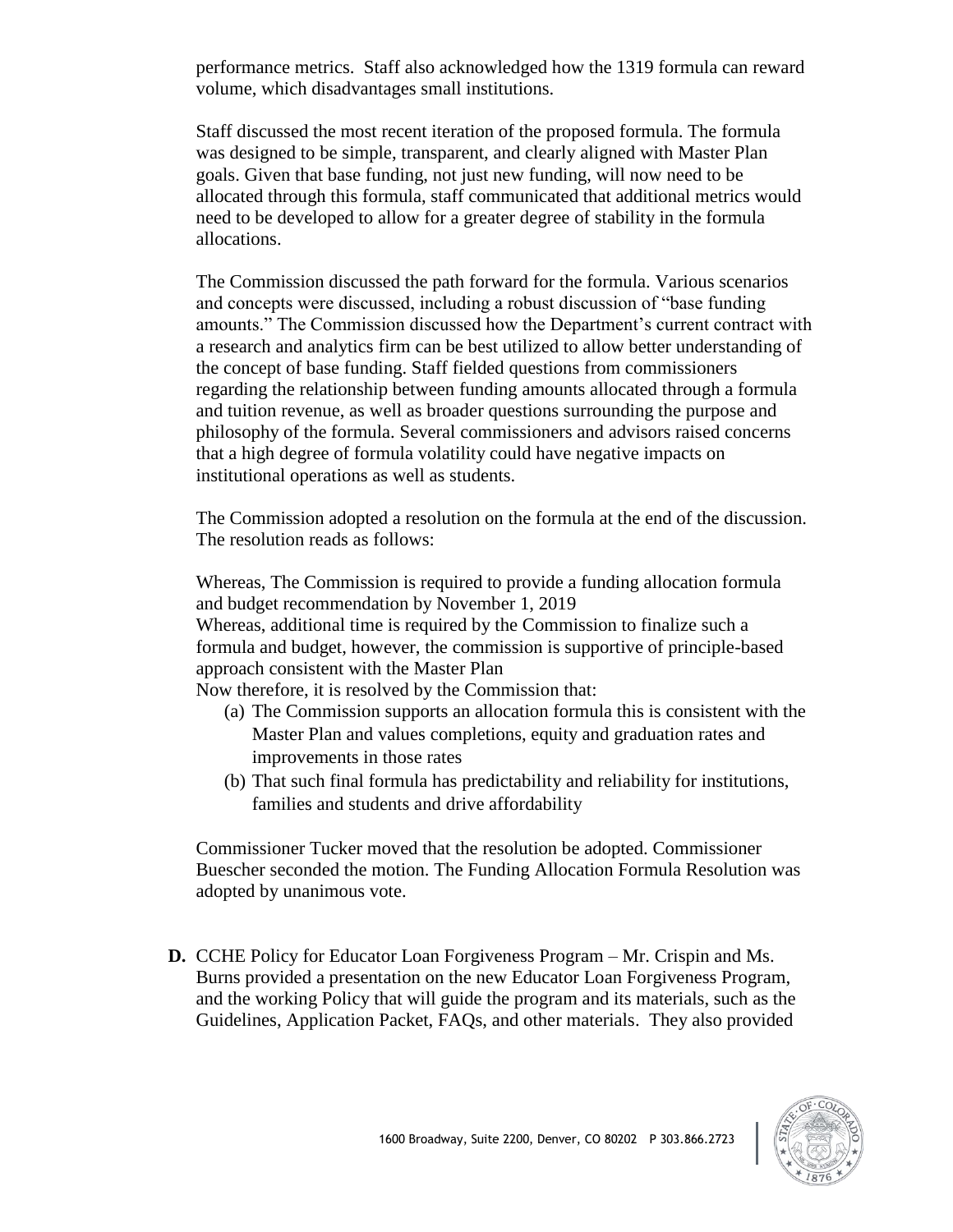information on their plans for the selection process and a general timeline for implementation.

Chair McGimpsey moved that the Policy for the program be adopted. Commissioner Tucker seconded the motion. The Educator Loan Forgiveness Program Policy was adopted by unanimous vote.

#### **V. Commission Initiatives**

Coloradans.

**A.** Open Educational Resources (OER) Updates & Review of Annual Report – Spencer Ellis (CDHE), OER Council Chair, Brittany Dudek (CCCS), and Lobna Alsrraj (CDHE) presented to the Commission on the current progress of the CDHE OER initiative. Staff reviewed the current progress of the program through highlighting progress toward goals of building awareness and community around open educational resources and open education practices in Colorado. Staff highlighted the initial cost savings to students (\$3.4 million) and the return on the investment of the state legislature (6 times return) for the Commission. Staff noted current findings from the [2019 Report,](https://highered.colorado.gov/Publications/Reports/Legislative/OER/OER_Report_2019_Final.pdf) and talked about the recommendations which include: Building structure, Building Culture and Building Evidence

The Commission prompted staff to continue pursuits and consider further transparency in the data reporting process as well as consideration of furthering the strategic connections and opportunities that could compound and sustain the work beyond the provisions of the bill from 2018. Staff asked the Commission to join in as thought partners considering sustainability as a major point of longevity for the innovation work at the CDHE.

**B.** Equity Toolkit: for Inclusive Teaching and Learning – Ms. Banker provided a presentation on the the recently published equity toolkit on inclusive teaching and learning. Funded by the Talent, Innovation and Equity Grant (TIE) from Lumina Foundation, CDHE officially launched the toolkit on September 25, 2019. The toolkit is available at [http://masterplan.highered.colorado.gov/equitytoolkit/.](http://masterplan.highered.colorado.gov/equitytoolkit/) The toolkit is intended first on faculty development in three specific areas and is part of the department's broader goals to support equity in educational attainment for

The project to create the equity toolkit for inclusive teaching and learning was led by Co-Chairs of the TIE Steering Committee, Dr. Brenda Allen, former Vice Chancellor for Diversity and Inclusion at the University of Colorado Denver and the Anschutz Medical Campus, and Quill Phillips, College Equity Officer at Community College of Aurora and CEO of QP Equity and Inclusion Consulting, who curated the inclusive teaching resources available in the toolkit. The full TIE Steering Committee members provided ongoing input and insights into make the toolkit the most relevant resource possible. Additionally, Brandon Bishop, a current Policy Analyst with SHEEO, conducted hours of research on behalf of this project. The Department thanks the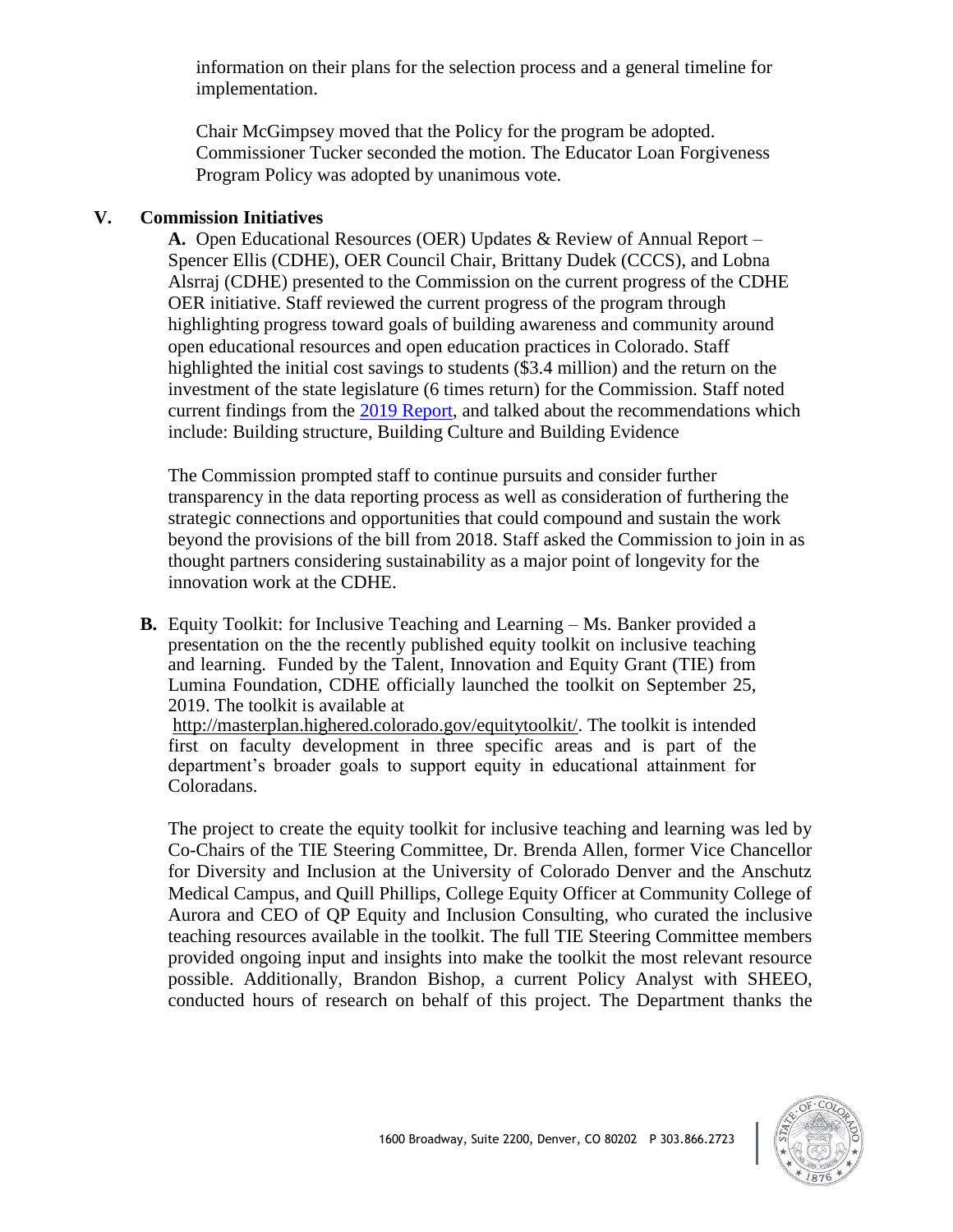faculty and staff across the state who shared resources and insights with the research team.

Drawing from evidence-based best practices, the equity toolkit is organized in three categories: Engaging in Ongoing Self-Inquiry, Creating and Maintaining a Culturally Relevant Classroom Community, and Designing and Implementing an Inclusive Course.

The presentation was an informational update, so Ms. Banker did not make any recommendations; however, Ms. Banker reiterated that the Department staff should assist the Commission in promotion and awareness of these resources and understand how to continue building this resource beyond the TIE grant to further support Master Plan goals.

Motion to adjourn by Commissioner Tucker, seconded by Commissioner Buescher. The meeting was adjourned at 4:49 p.m.

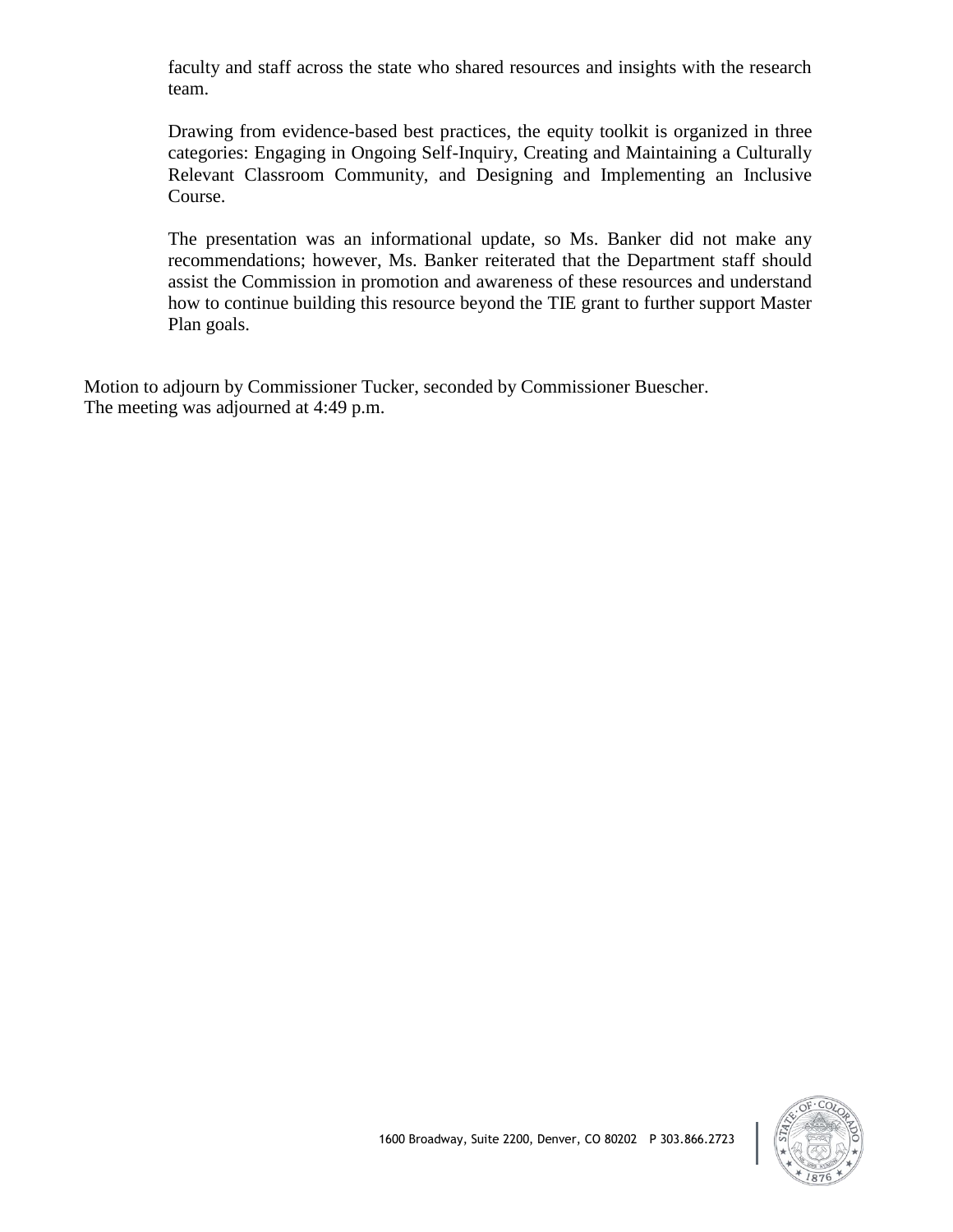

Tom McGimpsey, Chair Vanecia Kerr, Vice-Chair Paul Berrick Abramson Mary Beth Buescher Luis Colón Cassie Gannett Sarah Kendall Hughes Charlotte Olena Brittany Stich Steven Trujillo Eric Tucker

# **CCHE Resolution in Support of Colorado Prop CC**

Adopted October 24, 2019

*Resolution in Support of Colorado Proposition CC* - a voter referendum to change the constitutional limitation on state fiscal year spending to redirect existing tax [funding](https://www.msudenver.edu/trustees/prop-cc/) to [higher education,](https://www.msudenver.edu/trustees/prop-cc/) K-12 schools, and transportation. If the measure passes, it is estimated that well over \$300 million would be distributed equally among each of these areas over fiscal years 2020 and 2021.

**WHEREAS,** the people of Colorado have been asked to vote this fall on Proposition CC, to decide whether to allow the State of Colorado, without raising taxes, to retain excess revenue it would otherwise be required by law to refund to Colorado taxpayers under the Tax Payer Bill of Rights (TABOR); and

**WHEREAS,** despite Colorado's booming economy and population growth, Colorado ranks 43rd in % of Taxable Resources Spent on Education, 41st in per-pupil spending adjusted for regional cost differences, and 48th in the country in funding of post-secondary education; and

**WHEREAS,** Colorado spends \$2,703 less annually per K-12 student than the national average which is below some of the poorest states in the country like Alabama and Mississippi, and state funding for higher education is 9.2 percent lower than it was in 2008 at the start of the great recession; and

**WHEREAS,** the Colorado's disinvestment in higher education over the past two decades has shifted the burden to Colorado students and families as the state's share of funding decreased from covering 68% of total costs in 2000 to 33% in 2016, thereby making college out of reach for too many Coloradans; and

**WHEREAS,** Colorado's K-12 schools and its institutions of higher education must work together to provide a seamless continuum of learning, increase graduation rates, solve the k-12 teacher shortage, increase access to higher education for students of color, and prepare Colorado's students for tomorrow's economy and democracy; and

**WHEREAS,** Colorado's Commission on Higher Education's goal to achieve 66 percent credential attainment by 2025 as outlined in its masterplan *Colorado Rises: Advancing Education and Talent Development* will be achieved by investing in projects to erase the equity gap, improve student success, increase affordability, and incent innovation; and

**WHEREAS,** Colorado must invest in the educational attainment of all its citizens to better prepare students for changing workforce demands and to maintain Colorado's high quality of life, its vibrant economy, and its engaged citizenry; and

**WHEREAS,** a strong system of higher education is essential to a skilled workforce, a strong and growing economy, and global competitiveness for the industries and businesses that are Colorado's backbone; and